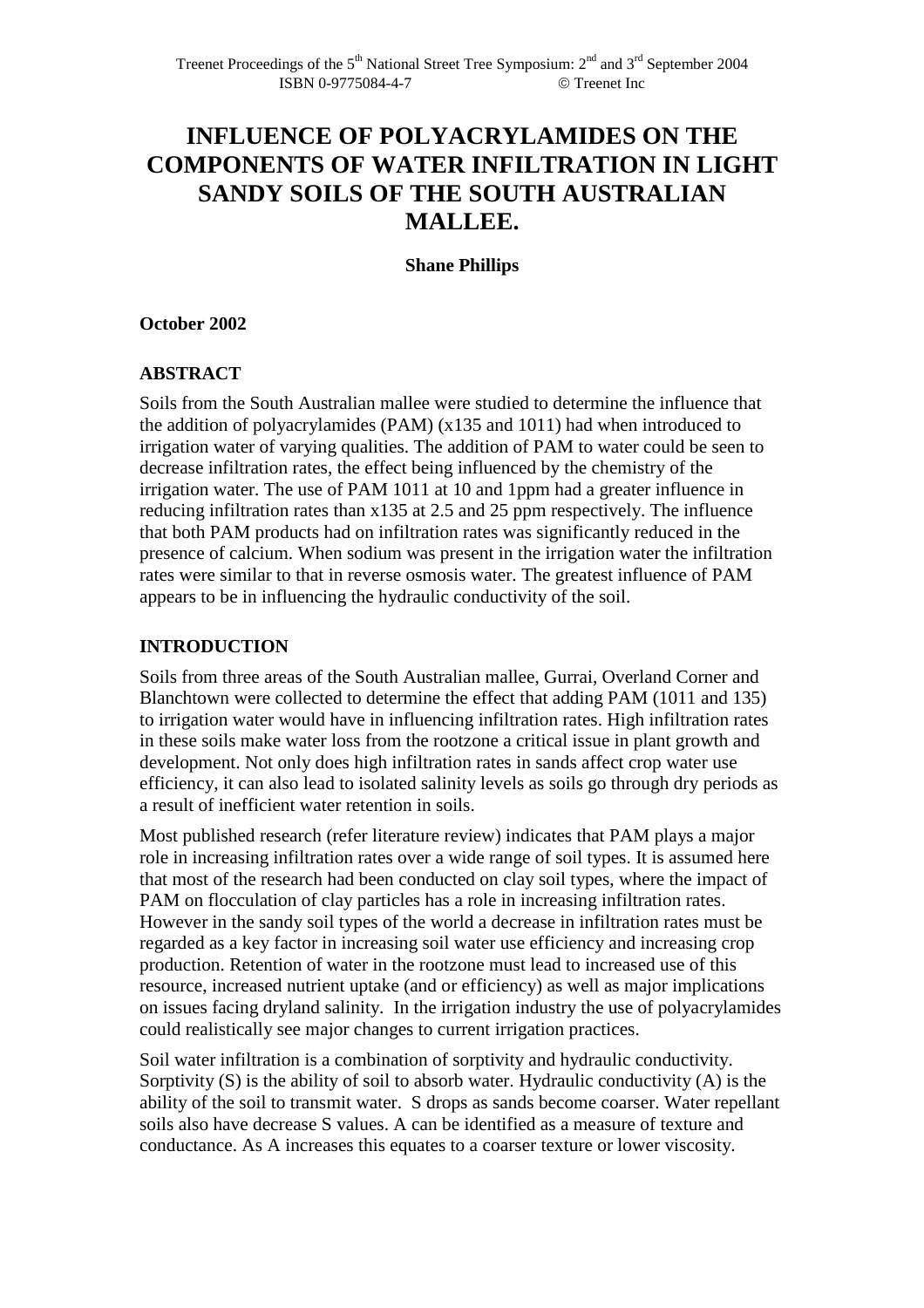It is suggested here that the effect of PAM in soil is influenced by three major factors. These are PAM type and concentration, soil type and chemistry of the irrigation water.

The reality that PAM is a generic term and not a specific one highlights the need for research to identify the PAM product (or configuration used in experimental purposes).

# **METHOD**

Soil samples were packed into acrylic tubes and treated with PAM solutions in reverse osmosis water, 1000ppm and 2000ppm. The salinity levels were made up using sodium and calcium chloride and then combining them to make a solution of SAR 4.6 at 1000 and 2000 ppm. Water was run through a burette and the time taken for each sample to achieve a designated depth recorded. This data was then used to calculate infiltration, sorptivity and hydraulic conductivity.

PAM was applied at 1 and 10 ppm 1011 and 2.5 and 25 ppm x135.

| Treatment        | <b>RO</b> |         | Ca 2000 |      | Na 2000 |        |
|------------------|-----------|---------|---------|------|---------|--------|
|                  | S         | A       | S       | A    | S       | A      |
| Control          | 2.3       | 0.5     | 4.2     | 0.22 | 7.5     | $-0.2$ |
|                  | 3.2       | 0.3     | 5.8     | 0.08 | 6.1     | 0.001  |
| 1ppm/1011        | 3.6       | 0.04    | 5.8     | 0.02 | 5.1     | 0.06   |
|                  | 2.8       | 0.14    | 5.4     | 0.16 | 4.3     | 0.1    |
| $2.5$ ppm/135    | 4.8       | 0.02    | 3.4     | 0.26 | 5.7     | 0.16   |
|                  | 5.2       | 0.01    | 4.1     | 0.30 | 4.5     | 0.22   |
| $10$ ppm/ $1011$ | 4.3       | $-0.09$ | 3.2     | 0.2  | 3.0     | 0.18   |
|                  | 4.4       | $-0.1$  | 4.3     | 0.09 | 3.2     | 0.06   |
| $25$ ppm/135     | 4.1       | 0.0016  | 5.3     | 0.02 | 4.7     | 0.002  |
|                  | 6.3       | 0.08    | 6.3     | 0.01 | 4.7     | 0.001  |
|                  |           |         |         |      |         |        |

#### **Brief of Results: Blanchetown**

#### **DISCUSSION**

For each soil type significant differences in infiltration rates between the samples was recorded. Gurrai which could be classified as non wetting sand had the slowest infiltration rates and the coarse sand of Blanchetown the fastest. The Overland Corner sample was similar to Blanchetown but had a slightly slower overall infiltration rate.

PAM was seen to influence infiltration rates and in all samples 1011 had a greater effect than x135 at equivalent rates of PAM. (1 v 2.5 ppm).

The addition of calcium to the 'irrigation water' was seen to greatly reduce the effectiveness of the PAM in reducing infiltration rates. The influence of sodium was somewhat similar to reverse osmosis water. The presence of calcium in relatively small amounts could be expected to have significant impacts in influencing the effect of the PAM on soil infiltration rates.

A difficulty with undertaking infiltration rate studies in sands is the rapid infiltration rates and the problems in obtaining accurate initial data. This is the single most